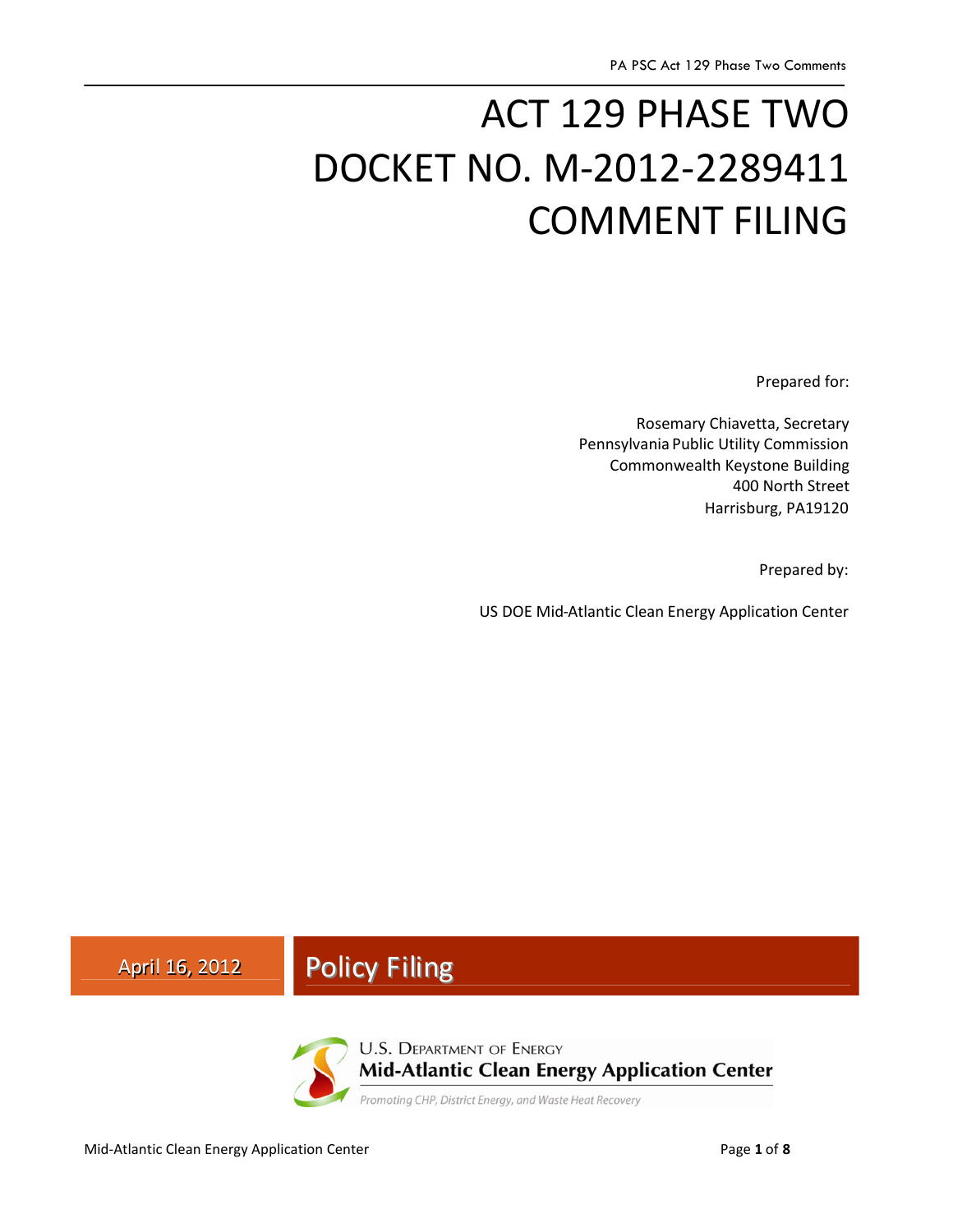## NOTICES AND ACKNOWLEDGEMENTS

**Acknowledgment:** This material is based upon work supported by the Department of Energy's National Energy Technology Laboratory under Award Number DE-EE0001109.

**Disclaimer:** This report was prepared as an account of work sponsored by an agency of the United States Government. Neither the United States Government nor any agency thereof, nor any of their employees, makes any warranty, express or implied, or assumes any legal liability or responsibility for the accuracy, completeness, or usefulness of any information, apparatus, product, or process disclosed, or represents that its use would not infringe privately owned rights. Reference herein to any specific commercial product, process, or service by trade name, trademark, manufacturer, or otherwise does not necessarily constitute or imply its endorsement, recommendation, or favoring by the United States Government or any agency thereof. The views and opinions of authors expressed herein do not necessarily state or reflect those of the United States Government or any agency thereof.

#### **Confidentiality:** This filing is considered public information

**Report Preparation:** This report was prepared by Gearoid Foley, an MA-CEAC Senior Advisor and President of Integrated CHP Systems Corp., 50 Washington Road, Princeton Junction, NJ 08550, Phone: (609) 799-2340 and email: gearoid@ichps.com and Richard Sweetser an MA-CEAC Senior Advisor and President of *EXERGY* Partners Corp. 12020 Meadowville Court, Herndon, VA 20170, Phone: (703) 707-0293 and email: rsweetser@exergypartners.com.

**Purpose:** The purpose of this filing is to provide comment in response to Act 129 Energy Efficiency and Conservation Program Phase Two, Docket Number M-2012-2289411 and to support the adoption of combined heat and power (CHP) systems in Pennsylvania.

Jim Freihaut Director, Mid-Atlantic Clean Energy Application Center Pennsylvania State University 104 Engineering Unit A University Park, PA 16802 Tel: 814-863-0083 Fax: 814-863-4789 jdf11@psu.edu

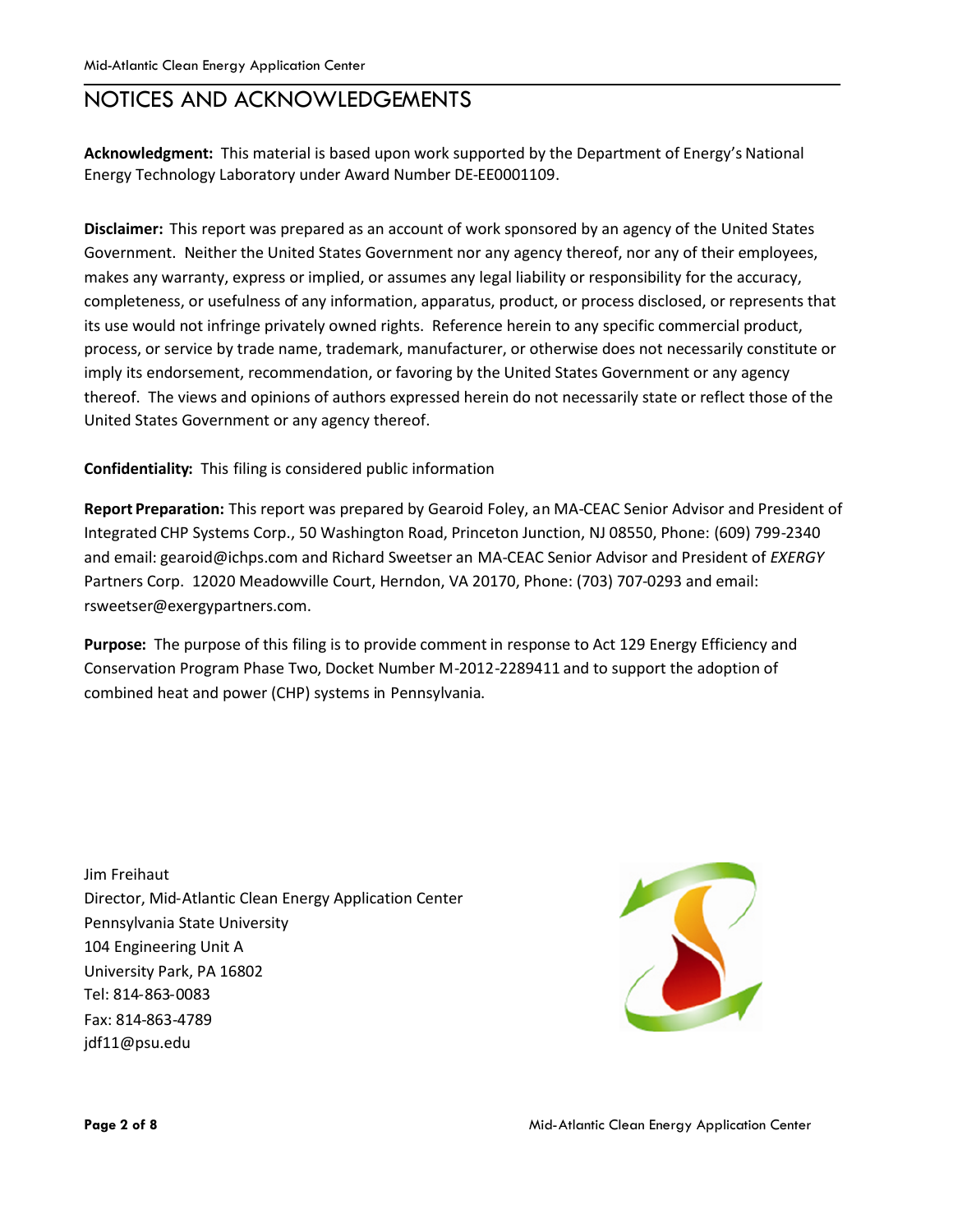## **COMMENTS**

We appreciate the opportunity to provide comments on Docket number M-2012-2289411 relating to Act 129 Energy Efficiency and Conservation Program Phase Two. These comments relate to the implementation of combined heat and power, district energy and waste heat recovery both in Pennsylvania as well as throughout the Mid-Atlantic region.

#### **Introduction**

Act 129, enacted October 15, 2008, requires Pennsylvania utilities to develop energy efficiency programs that reduce their electric load by 1% by May 31, 2011 and by 3% by May 31, 2013. It also requires a total peak demand reduction of 4.5% by May 31, 2014. "As of the end of the second program year, Act 129 efficiency programs have already lowered the state's electric load by 2,073 GWh, 41% higher than the goal set by Act 129. This represents \$278 million in annual savings for electric ratepayers, or a present value \$2.3 billion over the expected lives of the efficiency measures, for an upfront cost of \$281 million. This is a present value of about \$8 in ratepayer savings for every dollar spent on the program. The efficiency achieved to date will also create a lifetime emissions reduction of 23 million tons of carbon dioxide equivalent, equal to taking 4 million cars off the road for a year, and create over 4,000 jobs $^{1,r}$ 

The initial topic addressed by the Public Service Commission at the Stakeholder meeting was whether or not the stakeholders supported the continuance of Act 129 to a potential Phase Two. Should the Commonwealth wish to build on the energy, economic and environment success of the Phase One effort, the question is what, if anything should be changed with respect to the original program.

One transformative issue that has emerged since the inception of Act 129 is the enormous impact of Marcellus shale gas. The Commonwealth of Pennsylvania currently benefits from low natural gas and electricity prices and an abundance of clean natural gas in Pennsylvania will continue to suppress energy prices for the foreseeable future. Our assessment with respect to mid-term and long-term electric price, in particular, is one of moderately increasing prices. One could argue that energy supply and demand are no longer an urgent matter in the Commonwealth. However, given current chemical/petrochemical economic activity<sup>2</sup> in the Commonwealth a bright future in the manufacturing sector is on the horizon which will inevitably increase electric demand. Economic growth coupled with increasing EPA emission regulations will continue to add pressure to the electric grid in the mid and long-term. Continuing to address mid and longterm energy issues, as was done with Phase One of Act 129, will be necessary for the economic future of the Commonwealth. As stated by Chairman Robert F. Powelson:

"Throughout my tenure on the Commission, I have championed the programs resulting from Act 129 and I remain a strong supporter of energy efficiency and demand response. It is essential, however, that any future Act 129 programs are effective uses of consumers' money.<sup>3</sup>"

Should the Commonwealth move forward with Act 129 Phase Two, or any other energy efficiency measure, Combined Heat and Power "CHP" technologies should be considered for addition to the portfolio of solutions. CHP addresses energy issues important to Pennsylvania by efficiently and effectively using Marcellus shale gas<sup>4</sup>, lowering consumer power costs, increasing power reliability, creating jobs and

<sup>1</sup> "Pennsylvania 2013 – 2018 Energy Efficiency Goals" Prepared for PennFuture, Optimal Energy, Inc. December 19, 2011

<sup>2</sup> Royal Dutch Shell said March 15, 2012 it has selected a site in Western Pennsylvania for a proposed ethane cracker that would utilize natural gas from the Marcellus Shale field, Industry Week, By Jonathan Katz, March 15, 2012

<sup>3</sup> PUC Seeks Comment on Future of Energy Efficiency, Conservation Programs, March 01, 2012, http://www.puc.state.pa.us/general/press\_releases/Press\_Releases.aspx?ShowPR=2937

<sup>4</sup> See Governor's Marcellus Shale Advisory Commission Report, 7/22/2011.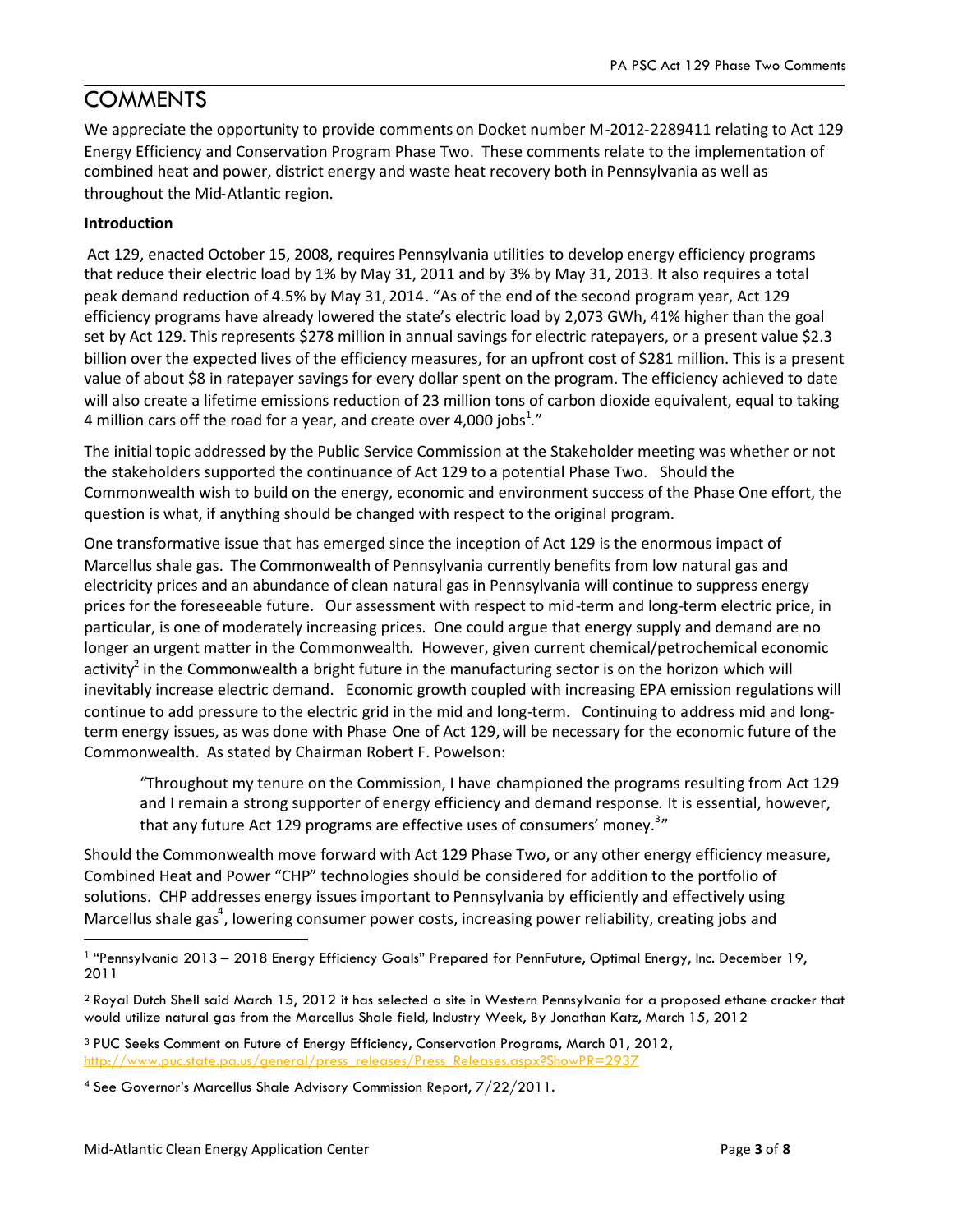stimulating private investment while also providing a low cost means of reducing greenhouse gas (GHG) emissions as a byproduct.

#### **Background**

CHP is the sequential production of heat and electricity or electricity and heat from a single fuel source. CHP systems save energy by recovering heat during the power generation process and using it, on site, for heating, drying, cooling, refrigeration and/or humidity control and thus improving the efficiency of the fuel used to power the plant. CHP systems are located at a host site (such as an industrial plant, university or hospital) to which they provide thermal energy (heat and/or cooling) and electricity to the host customer. Meeting the host's electricity requirements often requires additional purchases of electricity from or sales to the utility grid, while additional thermal needs can be resolved by augmenting with a conventional technology. In many applications, CHP results in a significant improvement in efficiency of energy use, which translates into lower operating costs.

Delivered fuel use efficiency of the electric grid has been about 34%<sup>5</sup> for several decades. CHP can achieve fuel use efficiency<sup>6</sup> over 65% and as high as 85% in some cases. This high fuel use efficiency provides significant energy cost savings, primary energy savings and  $CO<sub>2</sub>$  emissions reduction. In addition, development of in-state CHP systems may reduce or defer the cost of otherwise required transmission infrastructure, creates jobs and improves Pennsylvania's competitiveness. Further, use ofthe shale gas resource base with high efficiency CHP extends the life of this valuable natural resource for Pennsylvania's citizens.

#### **The Commonwealth's Electric Future**

The combined electric utility forecast of the Commonwealth's electric utilities peak load projects an increase from 27,597 MW in 2009 to 29,550 MW in 2014 at an average annual growth rate of 1.4 percent<sup>7</sup>.

The PUC concluded in its 2010 report<sup>8</sup> "[t]he fuel mix of generating units in the RFC region is 15.0 percent *nuclear, 3.0 percent conventional and pumped storage hydro, 47.0 percent coal, 6.0 percent oil, 28.0 percent gas, and 1.0 percent wind and other. Since there currently are no adverse conditions affecting the resources within the RFC region, the RFC assessment assumes that any future adverse weather or fuel supply issues would be temporary in duration and limited in impact on resource availability, and will not affect the longterm assessment.*

*Within the PJM footprint, the capacity mix is likely to shift to more natural gas-fired combined cycle and combustion turbine capacity. Continued reliance on steam (mainly coal) appears likely, although potential changes in environmental regulations may have an impact on coal units throughout the footprint."*

The Pennsylvania PUC rightly concluded that "…the capacity mix is likely to shift to more natural gas-fired combined cycle and combustion turbine capacity."

CHP is an important Marcellus gas utilization strategy to generate new local jobs, retain existing jobs, reduce energy costs, improve the economy and enhance the environment.

#### **Electric Energy Cost**

<sup>6</sup> Fuel use efficiency (aka overall CHP efficiency) is defined by ASHRAE as the delivered power in Btu / (fuel used by the CHP system less the fuel that would have been required to produce the thermal energy provided by the CHP system)

<sup>8</sup> Ibid

 $^5$  Includes all extraction, conversion and delivery losses and is measured in Higher Heating Value.

<sup>7</sup> ELECTRIC POWER OUTLOOK FOR PENNSYLVANIA 2009–2014, Pennsylvania Public Utility Commission, July 2010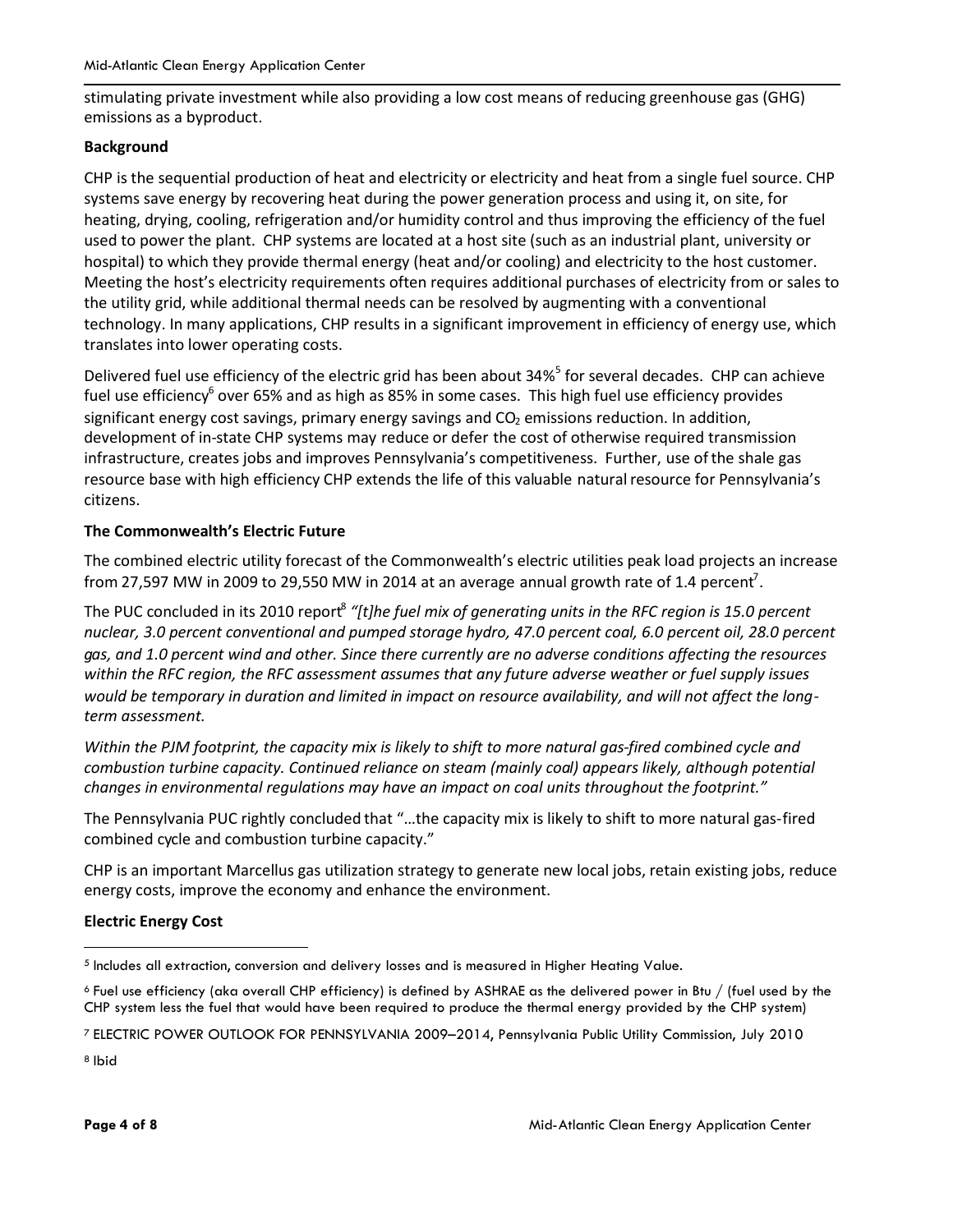Our analysis shows that CHP in Pennsylvania is the lowest supply cost means of providing additional power generation, as shown in **Error! Reference source not found.** Medium and large scale CHP<sup>9</sup>, including the thermal credit<sup>10</sup>, provides power at close to the wholesale power price from the grid, lower than new coal or natural gas central station power plants and lower than onshore wind and solar photovoltaic (PV) systems<sup>11</sup>. The conclusion from Figure 1 is that large CHP is the least cost new electricity supply option for retail ratepayers in Pennsylvania today, and medium sized CHP shows an equivalent cost to new pulverized coal plants and less than new natural gas combined cycle power plants.



#### Cost of Delivered Electricity - Pennsylvania



CHP not only provides operating savings for the user, but also represents a cost-effective supply of new power generation capacity. As an example, Figure 1 compares the cost of electricity generated from small, medium, and large sized CHP projects with delivered electricity costs in Pennsylvania and the cost of electricity from new central power generation. The light shaded area at the top of the CHP bars shows the savings in the costs of displaced on-site boiler fuel from capturing and using the waste heat from CHP at the site. The net cost of power from large and medium CHP systems are below both the industrial and commercial delivered retail electricity rates indicating that CHP can generate savings for the end-user. The net costs of large and medium CHP power are also at or below the delivered costs of new coal and natural gas central station generation as well as utility-based renewable options, indicating that CHP represents a cost-effective source of new generation capacity for the state as a whole.

<sup>9</sup> CHP in large and medium sizes ≥1MW in capacity with HHV efficiency of 36% and 37% respectively and using natural gas priced at \$5.29 per million Btu's.

<sup>&</sup>lt;sup>10</sup> Thermal credit applies the cost of generating the recovered (free) thermal energy from the CHP plant to reducing the power generation production cost. The credit is shown as a white column with dashed outline.

<sup>&</sup>lt;sup>11</sup> Onshore wind has a production cost of 10.87 $\rlap{\epsilon}/kWh$ . Offshore wind is expected to be higher but the calculation unknowns are quite large at this point. Utility based solar PV is about 22  $\ell$ /kWh and non-utility scale plants are about  $32¢/kWh$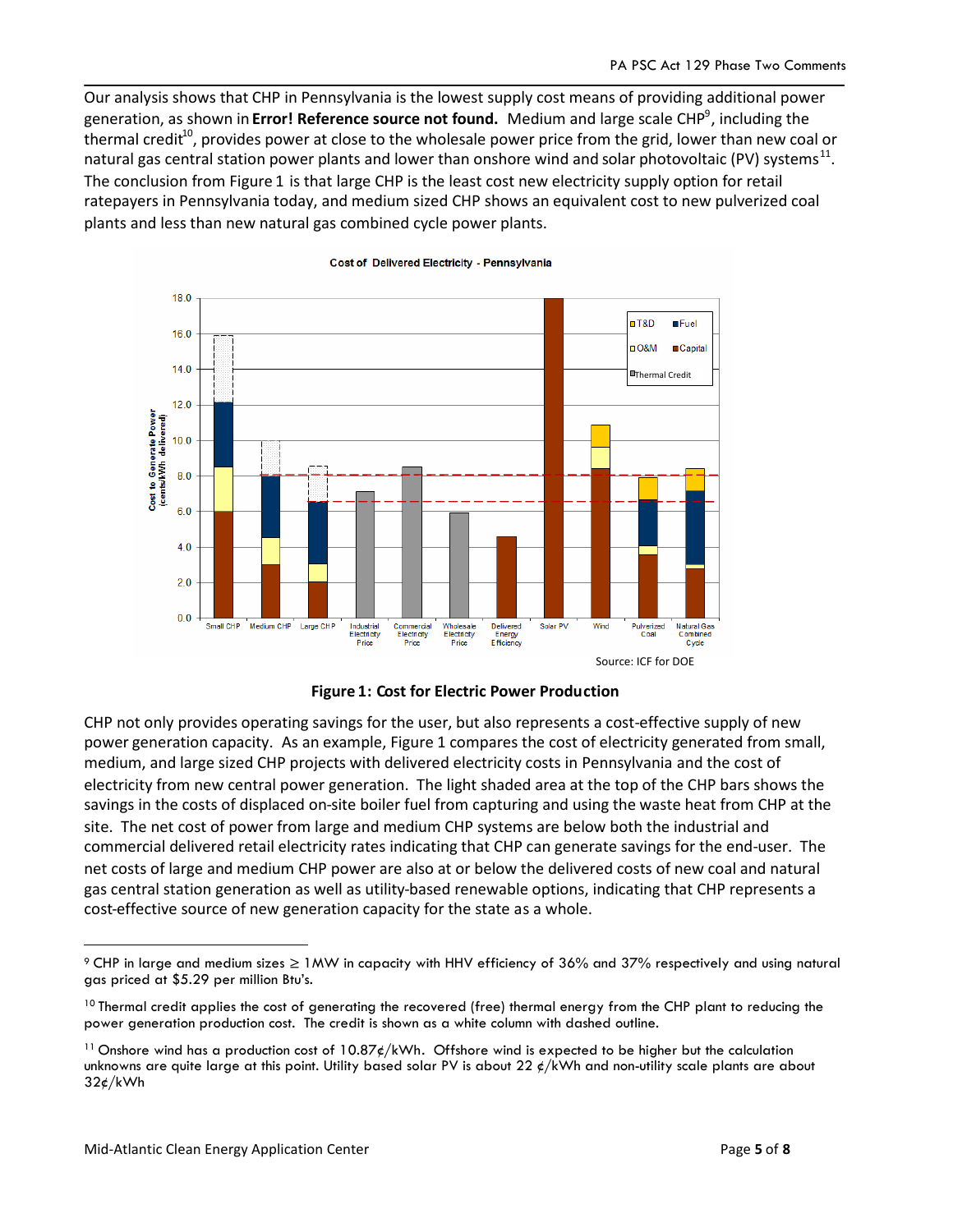Figure 1 shows that the optimum cost-based grid loading order for new electricity production in Pennsylvania, based on economic dispatch and without accounting for societal benefits, is:

- 1. Energy efficiency
- 2. Large CHP
- 3. New pulverized coal
- 4. Medium CHP<sup>12</sup>
- 5. New combined cycle combustions turbines.

The energy cost data (Figure 1), indicate that CHP can be an important economic means of delivering cost effective electricity in Pennsylvania. The additional societal benefits of lower emissions, increased grid stability and reliability, and reduced transmission requirements offered by CHP provide further reasons to more fully utilize CHP as an in-state power supply resource.

#### **Environmental Impact**

The environmental impact of energy supply is critical when constructing public policy options. CHP does not emit the hazardous pollutants of the other fossil-based grid power it displaces. Figure 2 compares a 1 MW

CHP system to a 1 MW PV system, the natural gas CHP system<sup>13</sup>:

- **P** produces over 400% more kWh (due to longer operating hours) than PV,
- $\blacktriangleright$  uses 1.5% of the physical space required by PV,
- costs 52% of the of installed cost of PV,
- results in 183% greater primary energy savings than PV, and
- $\blacktriangleright$  reduces carbon emissions by 269% more than PV because of longer operating hours

Natural gas based CHP can be considered an effective tool to reduce carbon emissions within the Commonwealth.

#### **CHP Value Proposition**

| Category                             |                                             | 1 MW CHP               | 1 MW Solar PV     |
|--------------------------------------|---------------------------------------------|------------------------|-------------------|
| <b>Annual Electricity Production</b> |                                             | 7,880 MWh              | 1.927 MWh         |
| <b>Annual Heat Production</b>        |                                             | 7,802 MWh <sub>t</sub> | <b>None</b>       |
| <b>Footprint Required</b>            |                                             | $1.500$ sa ft          | 100,000 sq ft     |
| Cost                                 |                                             | \$2.4 million          | \$4.6 million     |
| <b>Annual Energy Savings</b>         |                                             | 37.694 MMBtu           | 20,584 MMBtu      |
| Annual CO <sub>2</sub> Savings       |                                             | 4,625 metric tons      | 1,722 metric tons |
| Based on:                            | 1 MW Recip Engine CHP                       |                        |                   |
|                                      | 34 % electric efficiency                    |                        |                   |
|                                      | 68 % total efficiency                       |                        |                   |
| U.S. average fossil generation       |                                             |                        |                   |
|                                      | ICE International Dession Evroptica Decutto |                        |                   |

#### **Figure 2. CHP vs Solar PV Impact**

According to McKinsey and Company<sup>14</sup>, CHP provides carbon abatement at a negative cost as it provides cheaper power than the higher carbon emitting plants it replaces.

<sup>12</sup> 3 MW was modeled

<sup>13</sup> ICF International

<sup>14</sup> December 2007 report titled "Reducing U.S. greenhouse gas emissions: How much at what cost?"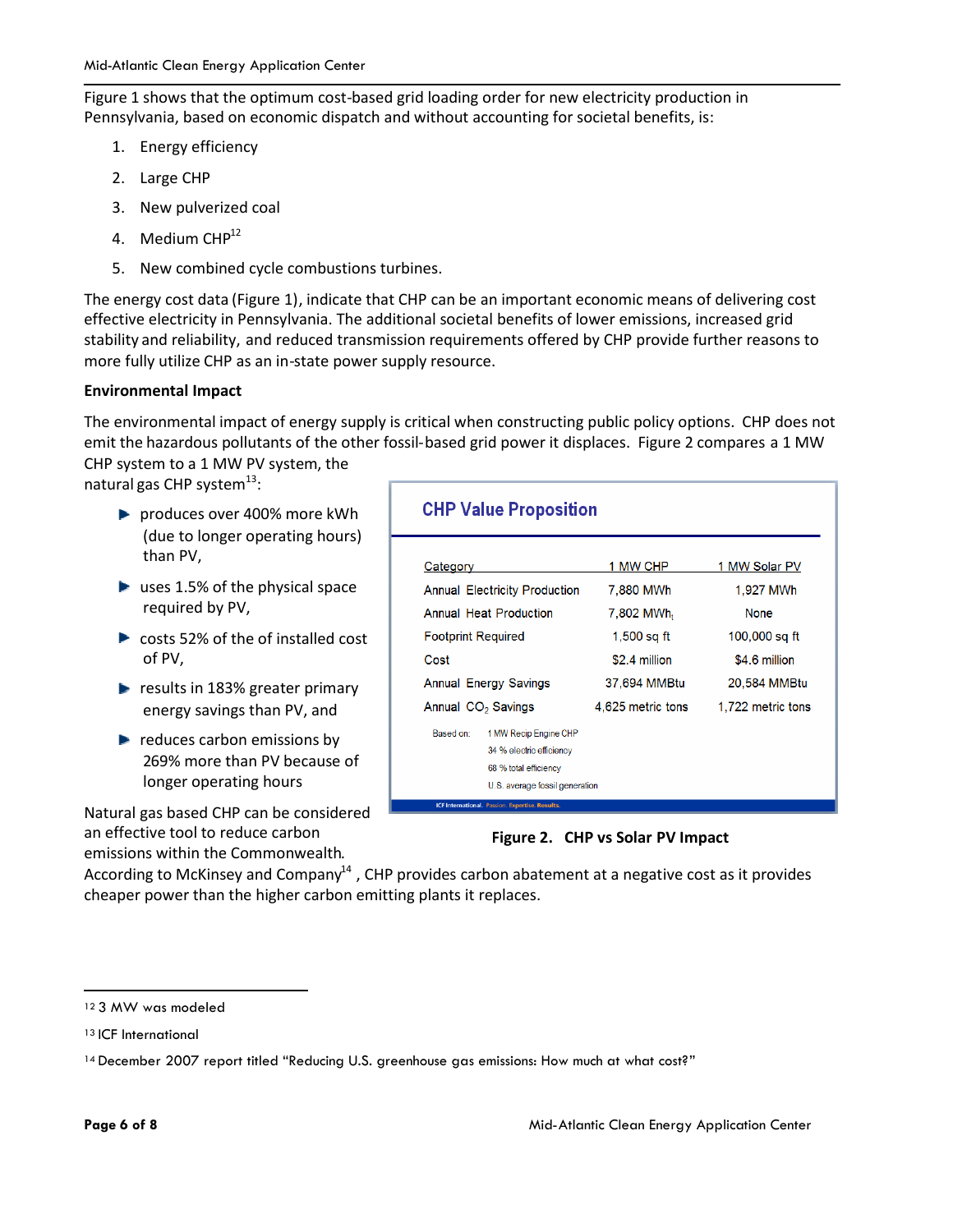#### **Technical Potential for CHP**

CHP technical potential is calculated in terms of CHP electrical capacity that could be installed at existing and new industrial and commercial facilities based on the estimated electric and thermal needs of the site.

Figure 3 summarizes the technical potential for additional CHP in the state by market segment. The estimate includes both additional CHP potential at existing businesses and CHP potential from the expected growth in new facilities over the next 10 years.

Figure 3 shows that the CHP potential in the industrial sector that is able to economically sell the excess electricity from the CHP system to the electric grid is 3,723 MW. The CHP potential for the industrial sector that does not sell excess electricity is 3,623 MW. CHP that is sized to meet thermal loads on site may result in excess electric generating capacity, particularly in industrial sectors with very large thermal needs such as the chemical industry. Traditionally this excess power has been exported to the grid to serve other customers. Today, the marginal cost of this excess electric power is near to or lower than the average wholesale electric price. In Pennsylvania today this is not the case. No CHP export potential was assumed to come from commercial or institutional facilities.

The total technical potential is close to 11,000 MW. Most of this potential is in industrial and commercial facilities that exist today; only a small portion is due to the growth in new businesses.





#### **Conclusions**

CHP can be an important energy efficiency and economic development consideration for Pennsylvania's future. The Commission could look to neighboring states that have recognized the value of CHP in reducing grid demand and grid power costs, as well as providing societal benefits. In order to spur the market to obtain these benefits, these states have set up CHP-specific programs that are funded in a variety of ways.